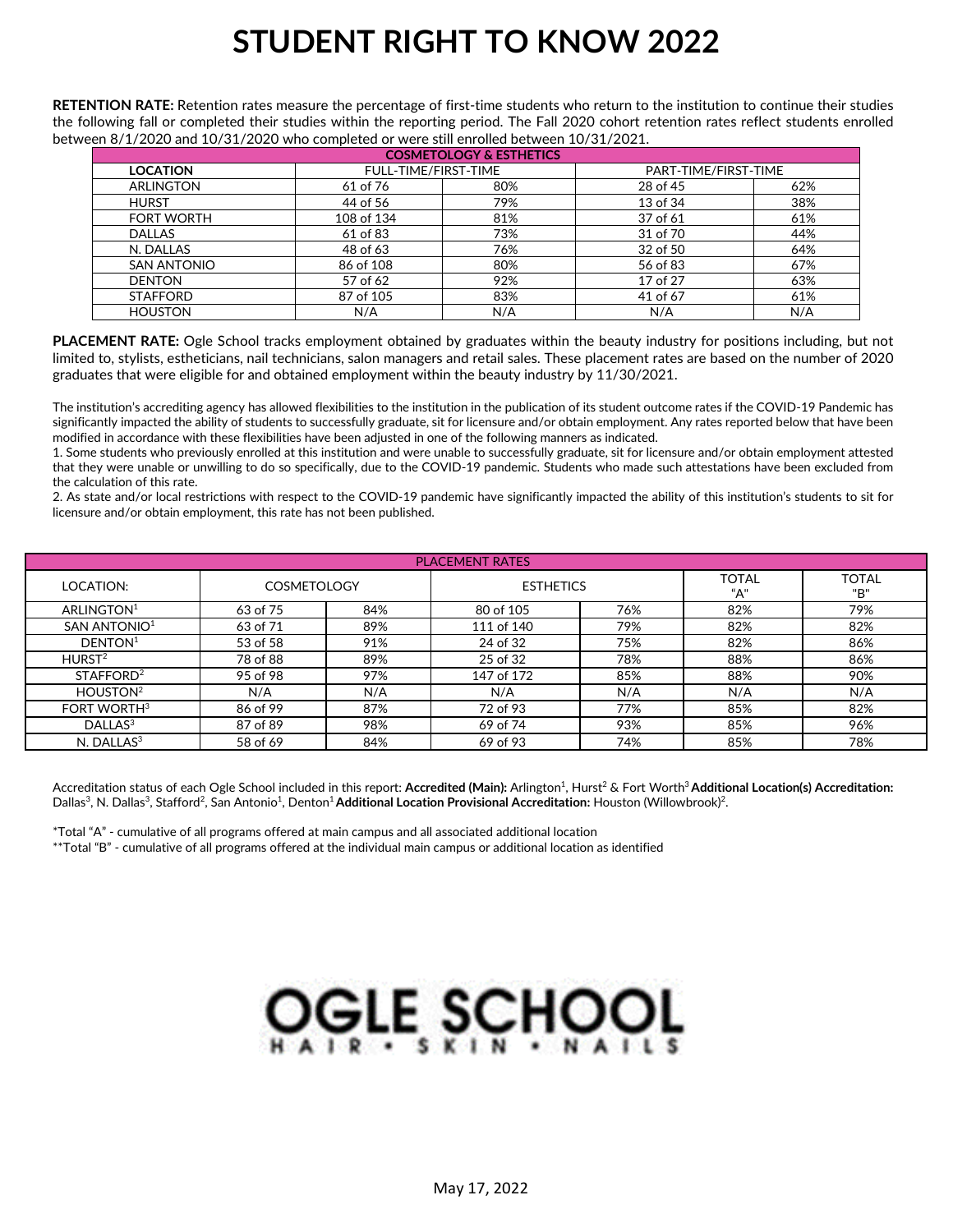GRADUATION RATE: To calculate the completion rate, the School identifies a cohort of students each year and reviews the performance of that cohort over time, not to exceed one- and one-half times the normal course length. School used a year cohort of students who started on or after 9/1/2018 through 8/31/2019 and graduated within 150% of their normal course length. Only first- time, full-time certificate seeking students are included in the

.

| <b>MEN</b>                                |      |            |           |            |           |                   |               |               |                     |                     |             |                    |           |            |                 |                   |           |
|-------------------------------------------|------|------------|-----------|------------|-----------|-------------------|---------------|---------------|---------------------|---------------------|-------------|--------------------|-----------|------------|-----------------|-------------------|-----------|
| <b>Racial and Ethnic Subgroups</b>        |      | Arlington  |           | Hurst      |           | <b>Fort Worth</b> |               | <b>Dallas</b> |                     | <b>North Dallas</b> |             | <b>San Antonio</b> |           | Denton     |                 | <b>Stafford</b>   | Houston   |
| American Indian or Alaska Native          |      | N A        | 100%      | 1 of 1     |           | <b>NA</b>         |               | <b>NA</b>     |                     | <b>NA</b>           |             | <b>NA</b>          |           | NA.        |                 | <b>NA</b>         | <b>NA</b> |
| Asian                                     | 100% | $2$ of $2$ |           | <b>NA</b>  | <b>NA</b> |                   | <b>NA</b>     |               | <b>NA</b>           |                     | <b>NA</b>   |                    | <b>NA</b> |            | <b>NA</b>       |                   | <b>NA</b> |
| <b>Black or African American</b>          | 100% | $1$ of $1$ | 0%        | $0$ of $2$ | 100%      | $1$ of $1$        | 0%            | $0$ of $1$    | 100%                | $1$ of $1$          | 50%         | $1$ of $2$         | 0%        | $0$ of $1$ | 25%             | 1 <sub>of</sub> 4 | <b>NA</b> |
| Hispanic of Latino                        |      | N of A     |           | <b>NA</b>  | 100%      | $1$ of $1$        | 67%           | $2$ of $3$    |                     | <b>NA</b>           |             | $3$ of $5$         | 100%      | $1$ of $1$ | <b>NA</b>       |                   | <b>NA</b> |
| Race and Ethnicity Unknown                |      | N of A     |           | <b>NA</b>  |           | <b>NA</b>         |               | <b>NA</b>     |                     | <b>NA</b>           |             | <b>NA</b>          | 100%      | $1$ of $1$ | <b>NA</b>       |                   | <b>NA</b> |
| Two or More Races                         |      | N of A     |           | <b>NA</b>  |           | <b>NA</b>         | 0%            | $0$ of $1$    |                     | <b>NA</b>           | 67%         | $2$ of $3$         |           | <b>NA</b>  |                 | <b>NA</b>         | <b>NA</b> |
| White                                     | 0%   | $0$ of $1$ |           | <b>NA</b>  | 0%        | $0$ of $1$        | 50%           | $1$ of $2$    | 100%                | $1$ of $1$          | 50%         | $0$ of $1$         | 0%        | $0$ of $1$ | 50%             | $1$ of $2$        | <b>NA</b> |
| Native Hawaiian or Other Pacific Islander |      | <b>NA</b>  |           | <b>NA</b>  |           | <b>NA</b>         |               | <b>NA</b>     |                     | <b>NA</b>           |             | <b>NA</b>          |           | <b>NA</b>  | <b>NA</b>       |                   | <b>NA</b> |
| Unknown                                   |      | <b>NA</b>  | <b>NA</b> |            |           | <b>NA</b>         |               | <b>NA</b>     |                     | <b>NA</b>           |             | <b>NA</b>          |           | <b>NA</b>  | <b>NA</b>       |                   | <b>NA</b> |
| Nonresident Alien                         |      | <b>NA</b>  |           | <b>NA</b>  | <b>NA</b> |                   | <b>NA</b>     |               | <b>NA</b>           |                     | <b>NA</b>   |                    | <b>NA</b> |            | <b>NA</b>       |                   | <b>NA</b> |
| Total (Men)                               | 75%  | 3 of 4     | 33%       | $1$ of $3$ | 67%       | $2$ of $3$        | 43%           | 3 of 7        | 100%                | $2$ of $2$          | 55%         | 6 of 11            | 50%       | $2$ of 4   | 33%             | $2$ of 6          | <b>NA</b> |
|                                           |      |            |           |            |           |                   | <b>WOMEN</b>  |               |                     |                     |             |                    |           |            |                 |                   |           |
| <b>Racial and Ethnic Subgroups</b>        |      | Arlington  |           | Hurst      |           | <b>Fort Worth</b> | <b>Dallas</b> |               | <b>North Dallas</b> |                     | San Antonio |                    | Denton    |            | <b>Stafford</b> |                   | Houston   |
| American Indian or Alaska Native          | 67%  | $2$ of $3$ | 50%       | $1$ of $2$ | 75%       | $3$ of $4$        | 33%           | $2$ of 6      | 60%                 | 3 of 5              | 57%         | 8 of 14            | 100%      | 1 of 1     | 50%             | $1$ of $2$        | <b>NA</b> |
| Asian                                     |      | <b>NA</b>  |           | <b>NA</b>  | 100%      | $3$ of $3$        |               | <b>NA</b>     | 75%                 | $3$ of $4$          |             | 5 of 7             | 100%      | $2$ of $2$ | 29%             | 2 of 7            | <b>NA</b> |
| <b>Black or African American</b>          | 59%  | 37 of 63   | 56%       | 9 of 16    | 59%       | 17 of 29          | 42%           | 36 of 85      | 48%                 | 23 of 48            | 46%         | 18 of 39           | 63%       | 5 of 8     | 64%             | 64 of 148         | <b>NA</b> |
| <b>Hispanic of Latino</b>                 | 79%  | 31 of 39   | 65%       | 17 of 26   | 81%       | 39 of 48          | 64%           | 47 of 74      | 59%                 | 10 of 17            | 70%         | 61 of 87           | 67%       | 12 of 18   | 89%             | 47 of 53          | <b>NA</b> |
| Race and Ethnicity Unknown                | 75%  | 3 of 4     | 0%        | $0$ of $2$ | 57%       | 4 of 7            | 50%           | 6 of 12       | 0%                  | $0$ of 5            | 100%        | 4 of 4             | 67%       | $2$ of $3$ | 100%            | $3$ of $3$        | <b>NA</b> |
| Two or more races                         | 62%  | 8 of 13    | 56%       | 5 of 9     | 44%       | 4 of 9            | 40%           | 4 of 10       | 78%                 | 7 of 9              | 62%         | 8 of 13            | 89%       | 8 of 9     | 76%             | 16 of 21          | <b>NA</b> |
| White                                     | 77%  | 23 of 30   | 75%       | 39 of 52   | 52%       | 48 of 66          | 65%           | 17 of 20      | 79%                 | 33 of 42            | 59%         | 17 of 29           | 68%       | 28 of 41   | 71%             | 12 of 17          | <b>NA</b> |
| Native Hawaiian or Other Pacific Islander |      | <b>NA</b>  |           | <b>NA</b>  |           | <b>NA</b>         | 100%          | $1$ of $1$    |                     | <b>NA</b>           | 100%        | $1$ of $1$         |           | <b>NA</b>  | 100%            | $1$ of $1$        | <b>NA</b> |
| Unknown                                   |      | <b>NA</b>  |           | <b>NA</b>  |           | <b>NA</b>         |               | <b>NA</b>     |                     | <b>NA</b>           |             | <b>NA</b>          | <b>NA</b> |            |                 | <b>NA</b>         | <b>NA</b> |
| Nonresident Alien                         |      | <b>NA</b>  |           | <b>NA</b>  |           | <b>NA</b>         |               | <b>NA</b>     | <b>NA</b>           |                     | <b>NA</b>   |                    | <b>NA</b> |            |                 | <b>NA</b>         | <b>NA</b> |
| Total (Women)                             | 68%  | 104 of 152 | 67%       | 72 of 108  | 71%       | 118 of 166        | 54%           | 113 of 208    | 61%                 | 79 of 130           | 63%         | 122 of 194         | 70%       | 59 of 84   | 70%             | 176 of 252        | <b>NA</b> |
| <b>Combined Graduation Rate</b>           | 69%  | 107 of 156 | 66%       | 73 of 111  | 71%       | 120 of 169        | 54%           | 116 of 215    | 61%                 | 81 of 132           | 62%         | 128 of 205         | 69%       | 61 of 88   | 69%             | 178 of 258        | <b>NA</b> |